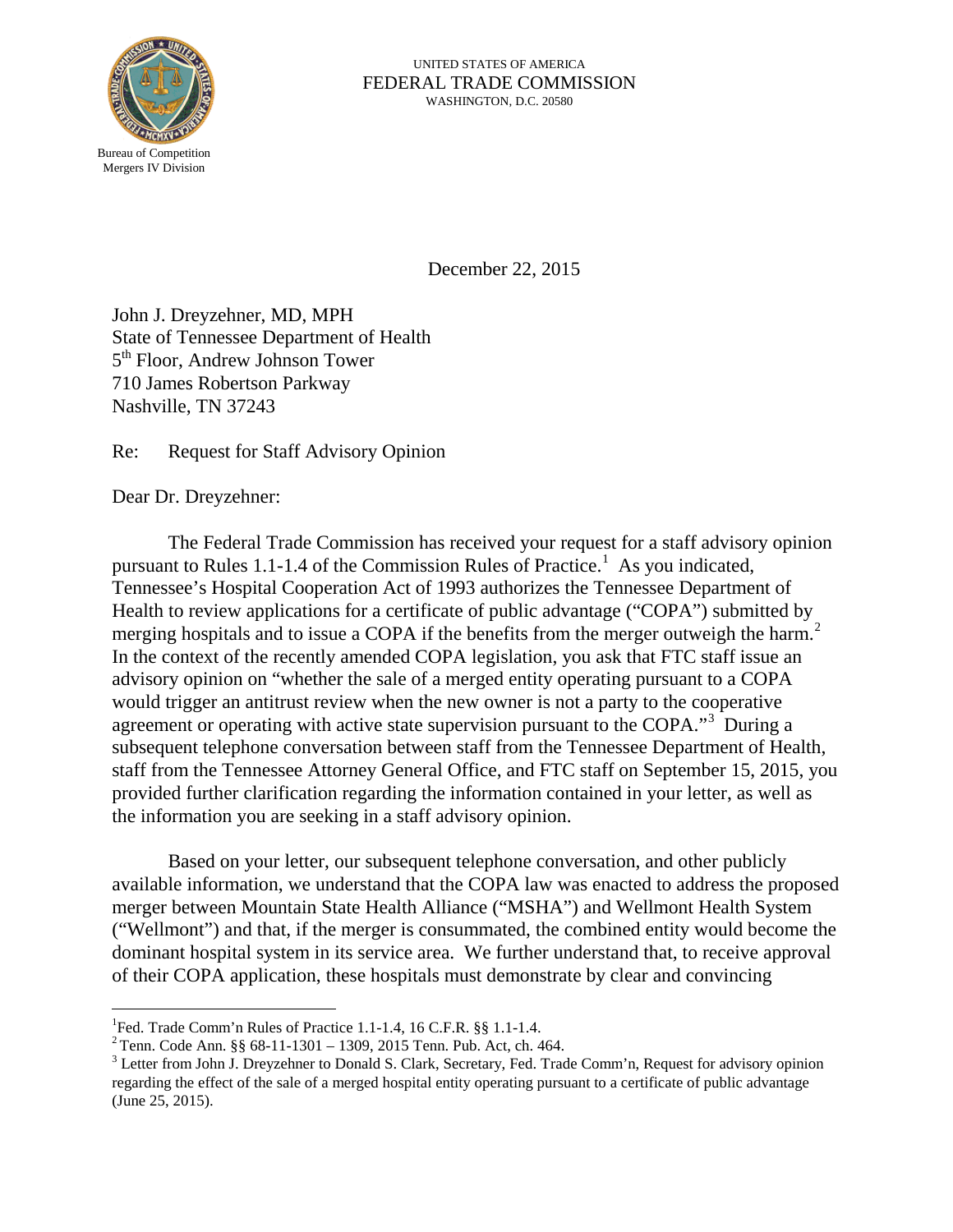evidence that the likely benefits of the merger outweigh the disadvantages likely to result from the displacement of competition.

During our September  $15<sup>th</sup>$  conversation, you indicated that the parties assert as justifications for the proposed merger certain improvements in the quality of health care services, more research opportunities, and potential efficiencies. Moreover, as you indicated during our conversation and as described in your letter, "one of the stated reasons for the merger [is] to avoid the purchase of one or both entities by a hospital corporation or system headquartered outside of the region served," so that control of these hospitals and the potential economic benefits of the transaction remain local. In our conversation, you refined your request, asking for staff's views about whether, if the merged entity received a COPA and was subsequently sold to a corporation headquartered outside the region, that subsequent merger would trigger either (1) federal antitrust review of the proposed merger between the buyer and the combined MSHA-Wellmont entity, or (2) a reexamination under federal antitrust laws of the underlying, consummated MSHA-Wellmont transaction covered by the COPA.

Commission Rules of Practice 1.1(a)-(b) provide that the Commission or its staff will consider requests for advice, where practicable, for a course of action that the requesting party proposes to pursue. Under these Rules, hypothetical questions will not be considered and the "proposed course of action must be sufficiently developed for the Commission or its staff to conclude that it is an actual proposal rather than a mere possibility."[4](#page-1-0) Because your request for an advisory opinion involves a course of action that is hypothetical in nature, staff is unable to provide an advisory opinion at this time. We, nonetheless, can provide some information concerning the FTC's review of mergers and framework for its analysis that may be of assistance.

To determine whether a merger is likely to substantially lessen competition in the first place, the FTC staff analyzes the transaction using the approach outlined in the U.S. Department of Justice and Federal Trade Commission's Horizontal Merger Guidelines ("Merger Guidelines").<sup>[5](#page-1-1)</sup> Essentially, FTC staff analyzes the degree of competition that exists between merging hospitals and how the consolidation would likely impact the prices and quality of health care services for consumers. Staff would typically be concerned if a merger were likely to substantially increase the merged hospitals' ability to exercise market power and negotiate higher reimbursement rates during negotiations with payers, which often leads to higher premiums, deductibles, and other out-of-pocket expenses for consumers. We would also be concerned if a merger were likely to reduce the incentive to maintain or improve quality of health care services and the level of innovation in a competitive market.

<span id="page-1-0"></span> <sup>4</sup> *See* 16 C.F.R. §§ 1.1(a)-(b). *See also* Guidance From the Bureau of Competition on Requesting and Obtaining an Advisory Opinion, *available at* https://www.ftc.gov/sites/default/files/attachments/competition-advisory-<br>opinions/advop-general.pdf.

<span id="page-1-1"></span> $\frac{1}{5}$  $\frac{1}{5}$  $\frac{1}{5}$ The Guidelines are available at: https://www.ftc.gov/sites/default/files/attachments/merger-review/100819hmg.pdf.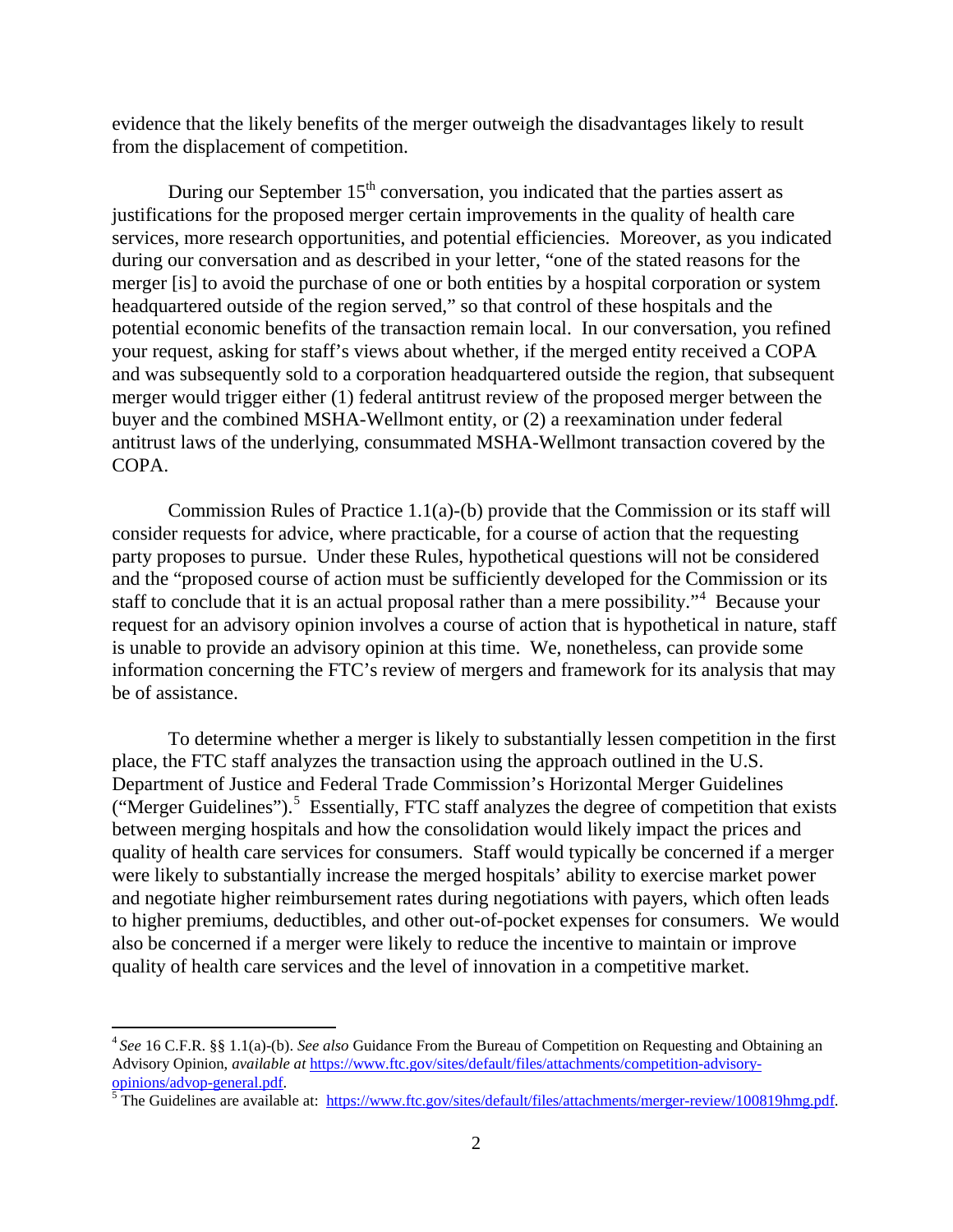FTC staff most closely analyzes transactions in which the hospitals offer similar services in an area with a limited number of other providers of those services, given that such transactions raise the greatest likelihood of consumer harm. Consistent with our extensive experience as well as the relevant case law and the Merger Guidelines, there is a strong presumption that mergers resulting in a firm with a very high market share in a geographic area are likely to harm consumers.<sup>[6](#page-2-0)</sup>

Additionally, when FTC staff reviews mergers, staff considers the parties' claims of the efficiencies and other benefits likely to result from the merger and has considerable experience evaluating such claims. Under the Merger Guidelines, the FTC credits efficiencies that are substantiated, non-speculative, and "merger specific" (*i.e.*, efficiencies that can only be achieved with the merger, rather than independently or through some alternate transaction that does not raise the same competitive concerns). Such "cognizable" efficiencies, which may include cost savings or quality improvements, are considered against the likely harm to consumers resulting from the merger. The greater the potential anticompetitive effects from a merger, the greater the cognizable efficiencies need to outweigh the harm from the merger.<sup>[7](#page-2-1)</sup> Efficiencies almost never justify a merger to monopoly or near-monopoly.<sup>[8](#page-2-2)</sup> Maintaining a hospital's nonprofit status or maintaining local control over hospital operations and revenues are unlikely to be cognizable efficiencies under the antitrust laws.

In general, the Commission has jurisdiction to review both proposed and consummated hospital mergers to determine if the transaction has the effect of substantially lessening competition. However, the FTC typically seeks to remedy problematic mergers and acquisitions before they are consummated. $9$  Once two companies have combined through a merger, it often becomes difficult to unwind the integration of the merging parties' assets. Historically, the FTC has faced difficulties in obtaining effective remedial relief after assets have been combined by a merger, including in hospital and other health care provider

<span id="page-2-0"></span><sup>&</sup>lt;sup>6</sup> The FTC has successfully challenged hospital mergers where the merging hospitals would possess a high large market shares, creating a presumption that the merged firms would have enhanced market power. *See, e.g.*, *FTC v. ProMedica Health Sys*., 2011 U.S. Dist. LEXIS 33434, \*32, \*54 (finding that ProMedica's post-acquisition market share was 58.3% in general acute care services and stating that, "the increases in ProMedica's market shares create a strong presumption of enhanced market power."); *FTC v. OSF Healthcare Sys*., 852 F. Supp. 2d 1069, 1077-78 (2012) (finding that the merged hospital system would have had 59.4% of the general acute care market and concluding, "based on these market share calculations . . . , that the combined entity in this case would control an undue percentage share of the relevant market.").<br><sup>7</sup> Horizontal Merger Guidelines § 10 ("The greater the potential adverse competitive effect of a merger, the greater

<span id="page-2-1"></span>must be the cognizable efficiencies, and the more they must be passed through to customers, for the Agencies to conclude that the merger will not have an anticompetitive effect in the relevant market. When the potential adverse competitive effect of a merger is likely to be particularly substantial, extraordinarily great cognizable efficiencies would be necessary to prevent the merger from being anticompetitive. . . . Efficiencies almost never justify a merger to monopoly or near-monopoly.").<br><sup>8</sup> Horizontal Merger Guidelines § 10.

<span id="page-2-2"></span>

<span id="page-2-3"></span><sup>&</sup>lt;sup>9</sup> In merger challenges, the Commission prefers "structural remedies (*i.e.*, an injunction preventing consummation of a merger or a divestiture of assets) rather than "conduct remedies (*i.e*., remedies that regulate the conduct of a merged firm).